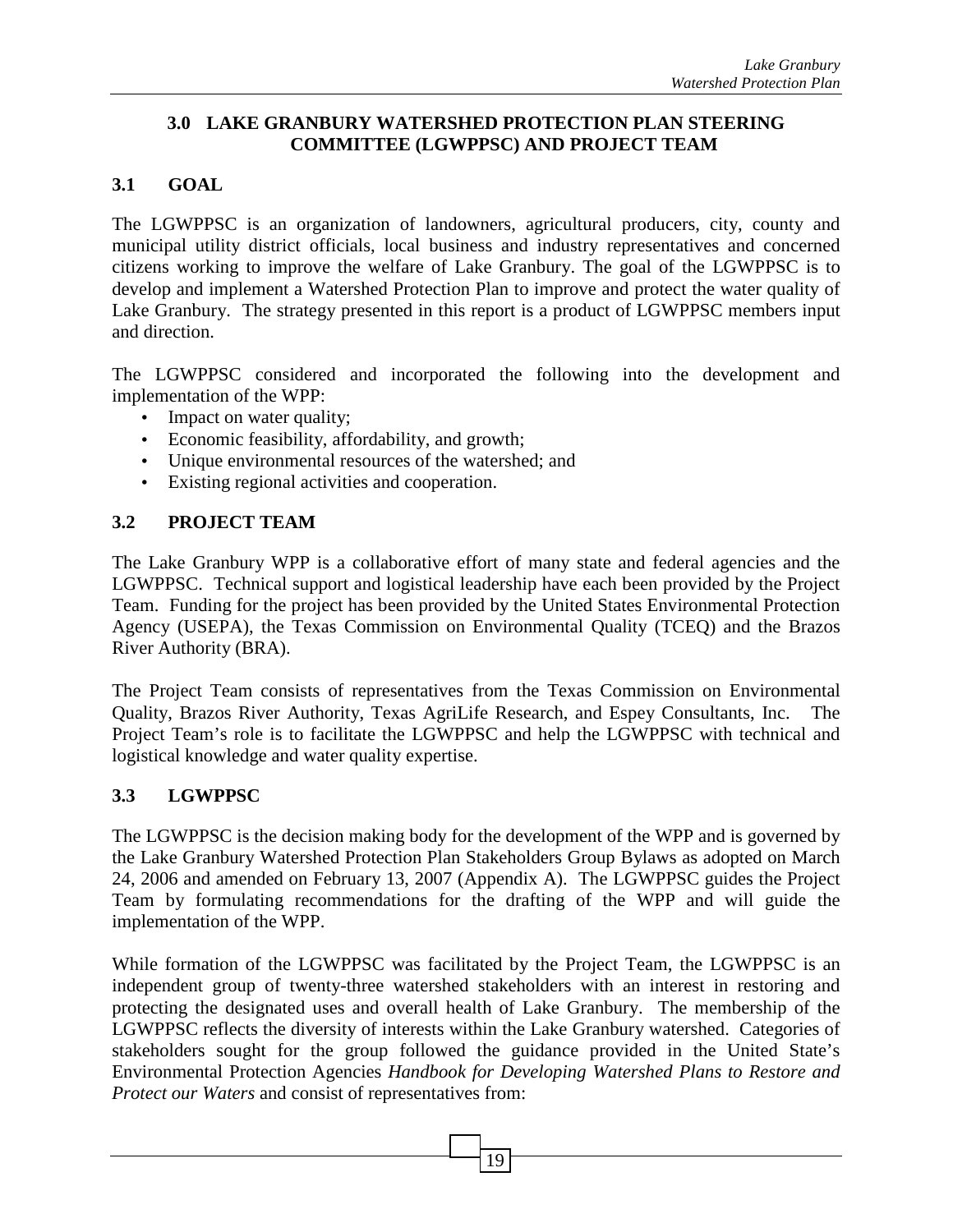- State and Federal Agencies,
- County government,
- Municipal government,,
- Local business and industry,
- Local landowners,
- Local soil and water conservation district,
- Citizen groups, and
- Local environmental and conservation groups.

Initially, the Project Team asked eighteen watershed stakeholders to volunteer their time and efforts to the LGWPPSC. These eighteen then chose to add five more positions to the group based on their local knowledge of concerned parties and then instituted a consensus-based system for limiting membership. Size of the LGWPPSC is limited in the Bylaws to a total of twenty-five. To effectively function as a decision-making body, the stakeholders elected to keep the group small to prevent the committee from becoming so large that it becomes impossible or impractical to function. The LGWPPSC will not elect a chair, but will remain a facilitated group. Facilitation of meetings will be conducted by TCEQ and/or BRA.

Stakeholder involvement is critical to the selection, design and implementation of management measures to successfully improve water quality. The members of the LGWPPSC offered the various perspectives of their constituents and created a plan that is not only feasible but palatable to those most impacted. LGWPPSC members are expected to participate fully in Committee deliberations and work constructively and collaboratively with each other to reach consensus. Committee members will be expected to assist with the following: identify desired water quality conditions and measurable goals; prioritization of programs and practices to achieve goals, help develop the WPP document; lead the effort to implement this plan at the local level; and communicate the plan and its implications to other affected parties in the watershed.

#### **3.4 WORKGROUPS**

As needed, members of the steering committee were asked to serve on selected work groups suited to their interests, experience and constituencies. Two work groups were formed by the steering committee during the development of the WPP, the Best Management Practice Selection Work Group and the Financial Work Group. The purpose of these groups is to focus on the establishment and funding of best management practices and affiliate programs designed to reduce bacteria loading into Lake Granbury. These teams advised the Project Team on the viability of proposed locations and strategies as well as review and provide input into the formulation of the WPP.

The LGWPPSC has expressed a desire to establish an Executive Committee to interact with the Watershed Coordinator frequently between meetings of the full committee. The Executive Committee will assist the Watershed Coordinator schedule meetings at appropriate times and will keep decision-makers apprised of relevant activities. The LGWPPSC has selected the following governmental entities and stakeholders to serve on the Executive Committee: Hood County, City of Granbury, Acton Municipal Utility District, the Granbury Chamber of Commerce and the Vice Chairman of the Brazos Valley Soil and Water Conservation District.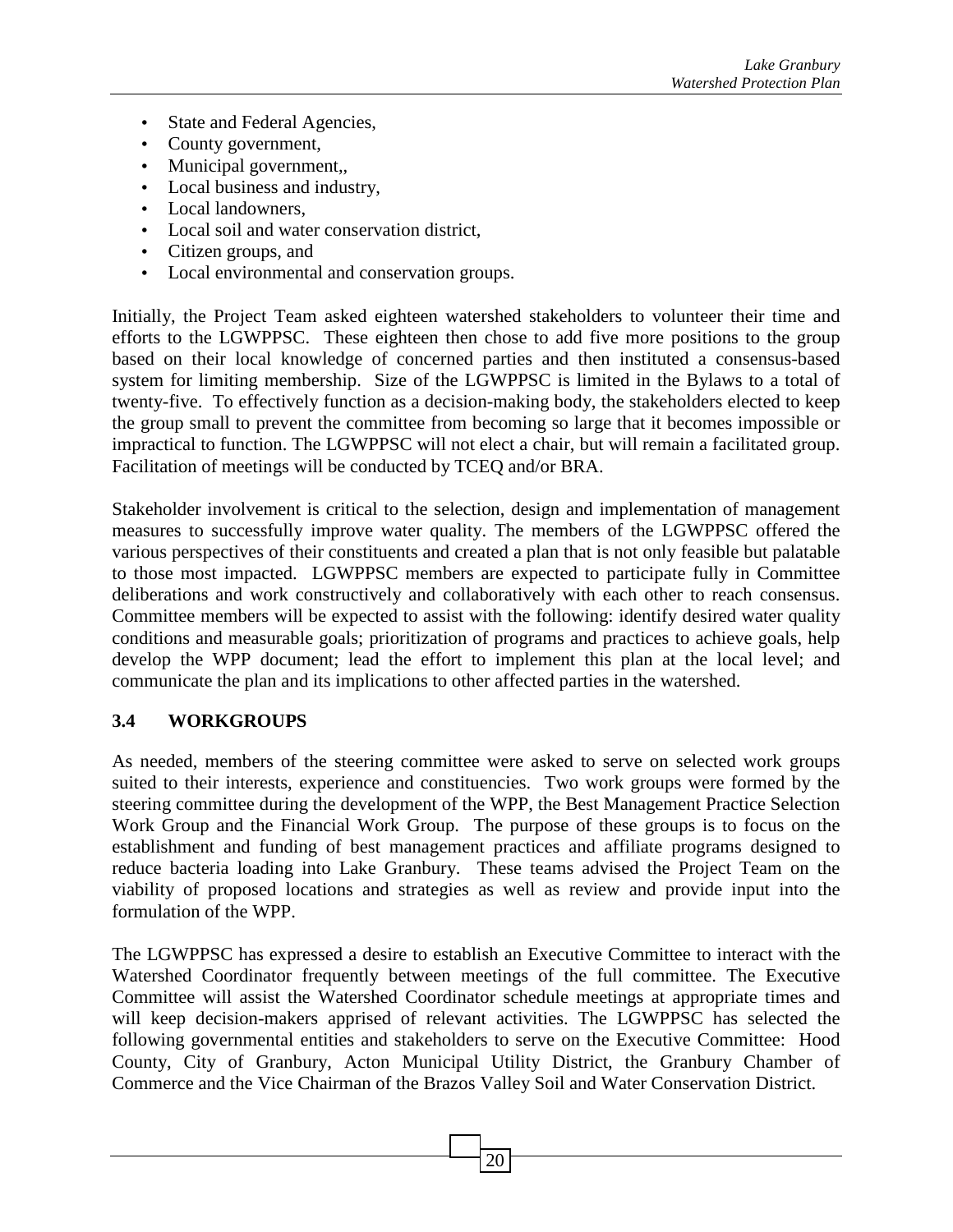### **3.5 PARTICIPATION BY THE GENERAL PUBLIC**

The LGWPPSC provides the method for public participation in the planning process and will be instrumental in obtaining local support to move into the implementation phase of the project. While the LGWPPSC was the formal decision making body for the development of the WPP, it was recognized that other watershed stakeholders could also provide valuable input. To that end all LGWPPSC meetings were open to the public. The LGWPPSC benefitted from having several active watershed residents that also participated in the process even if they were not a formal member of the LGWPPSC.

#### **3.6 LGWPPSC RESOLUTIONS**

The stakeholder group participated heavily in decision-making, and provided valuable local insight in both interpretation of findings and identification of appropriate issues and strategies this WPP should address. As part of that process, several key decisions were made leading to development of this WPP. Many decisions were made by resolutions voted on by a quorum of the stakeholders. Each of the resolutions is listed in Table 6 below.

| "BE IT RESOLVED by the Lake              | <b>Adopted/Not</b>                                                                                                                                                                                                                                                                                                                                                                                                                                                                                                                                                                                                                                                                                                                                                                                                                                                                                                                                                                                                                                                       | <b>Votes</b>                                                                                                                                                                    | <b>Votes</b>                                   |
|------------------------------------------|--------------------------------------------------------------------------------------------------------------------------------------------------------------------------------------------------------------------------------------------------------------------------------------------------------------------------------------------------------------------------------------------------------------------------------------------------------------------------------------------------------------------------------------------------------------------------------------------------------------------------------------------------------------------------------------------------------------------------------------------------------------------------------------------------------------------------------------------------------------------------------------------------------------------------------------------------------------------------------------------------------------------------------------------------------------------------|---------------------------------------------------------------------------------------------------------------------------------------------------------------------------------|------------------------------------------------|
|                                          |                                                                                                                                                                                                                                                                                                                                                                                                                                                                                                                                                                                                                                                                                                                                                                                                                                                                                                                                                                                                                                                                          |                                                                                                                                                                                 | "Against"                                      |
|                                          |                                                                                                                                                                                                                                                                                                                                                                                                                                                                                                                                                                                                                                                                                                                                                                                                                                                                                                                                                                                                                                                                          |                                                                                                                                                                                 |                                                |
|                                          |                                                                                                                                                                                                                                                                                                                                                                                                                                                                                                                                                                                                                                                                                                                                                                                                                                                                                                                                                                                                                                                                          |                                                                                                                                                                                 | $\Omega$                                       |
|                                          |                                                                                                                                                                                                                                                                                                                                                                                                                                                                                                                                                                                                                                                                                                                                                                                                                                                                                                                                                                                                                                                                          |                                                                                                                                                                                 |                                                |
|                                          |                                                                                                                                                                                                                                                                                                                                                                                                                                                                                                                                                                                                                                                                                                                                                                                                                                                                                                                                                                                                                                                                          |                                                                                                                                                                                 |                                                |
|                                          |                                                                                                                                                                                                                                                                                                                                                                                                                                                                                                                                                                                                                                                                                                                                                                                                                                                                                                                                                                                                                                                                          |                                                                                                                                                                                 |                                                |
|                                          |                                                                                                                                                                                                                                                                                                                                                                                                                                                                                                                                                                                                                                                                                                                                                                                                                                                                                                                                                                                                                                                                          |                                                                                                                                                                                 |                                                |
|                                          |                                                                                                                                                                                                                                                                                                                                                                                                                                                                                                                                                                                                                                                                                                                                                                                                                                                                                                                                                                                                                                                                          |                                                                                                                                                                                 | $\Omega$                                       |
|                                          |                                                                                                                                                                                                                                                                                                                                                                                                                                                                                                                                                                                                                                                                                                                                                                                                                                                                                                                                                                                                                                                                          |                                                                                                                                                                                 |                                                |
|                                          |                                                                                                                                                                                                                                                                                                                                                                                                                                                                                                                                                                                                                                                                                                                                                                                                                                                                                                                                                                                                                                                                          |                                                                                                                                                                                 |                                                |
|                                          |                                                                                                                                                                                                                                                                                                                                                                                                                                                                                                                                                                                                                                                                                                                                                                                                                                                                                                                                                                                                                                                                          |                                                                                                                                                                                 |                                                |
|                                          |                                                                                                                                                                                                                                                                                                                                                                                                                                                                                                                                                                                                                                                                                                                                                                                                                                                                                                                                                                                                                                                                          |                                                                                                                                                                                 | 0                                              |
|                                          |                                                                                                                                                                                                                                                                                                                                                                                                                                                                                                                                                                                                                                                                                                                                                                                                                                                                                                                                                                                                                                                                          |                                                                                                                                                                                 |                                                |
|                                          |                                                                                                                                                                                                                                                                                                                                                                                                                                                                                                                                                                                                                                                                                                                                                                                                                                                                                                                                                                                                                                                                          |                                                                                                                                                                                 |                                                |
|                                          |                                                                                                                                                                                                                                                                                                                                                                                                                                                                                                                                                                                                                                                                                                                                                                                                                                                                                                                                                                                                                                                                          |                                                                                                                                                                                 |                                                |
|                                          |                                                                                                                                                                                                                                                                                                                                                                                                                                                                                                                                                                                                                                                                                                                                                                                                                                                                                                                                                                                                                                                                          |                                                                                                                                                                                 | $\overline{0}$                                 |
|                                          |                                                                                                                                                                                                                                                                                                                                                                                                                                                                                                                                                                                                                                                                                                                                                                                                                                                                                                                                                                                                                                                                          |                                                                                                                                                                                 |                                                |
|                                          |                                                                                                                                                                                                                                                                                                                                                                                                                                                                                                                                                                                                                                                                                                                                                                                                                                                                                                                                                                                                                                                                          |                                                                                                                                                                                 |                                                |
|                                          |                                                                                                                                                                                                                                                                                                                                                                                                                                                                                                                                                                                                                                                                                                                                                                                                                                                                                                                                                                                                                                                                          |                                                                                                                                                                                 |                                                |
|                                          |                                                                                                                                                                                                                                                                                                                                                                                                                                                                                                                                                                                                                                                                                                                                                                                                                                                                                                                                                                                                                                                                          |                                                                                                                                                                                 |                                                |
|                                          |                                                                                                                                                                                                                                                                                                                                                                                                                                                                                                                                                                                                                                                                                                                                                                                                                                                                                                                                                                                                                                                                          |                                                                                                                                                                                 |                                                |
|                                          |                                                                                                                                                                                                                                                                                                                                                                                                                                                                                                                                                                                                                                                                                                                                                                                                                                                                                                                                                                                                                                                                          |                                                                                                                                                                                 | 12                                             |
|                                          |                                                                                                                                                                                                                                                                                                                                                                                                                                                                                                                                                                                                                                                                                                                                                                                                                                                                                                                                                                                                                                                                          |                                                                                                                                                                                 |                                                |
|                                          |                                                                                                                                                                                                                                                                                                                                                                                                                                                                                                                                                                                                                                                                                                                                                                                                                                                                                                                                                                                                                                                                          |                                                                                                                                                                                 | $\overline{0}$                                 |
|                                          |                                                                                                                                                                                                                                                                                                                                                                                                                                                                                                                                                                                                                                                                                                                                                                                                                                                                                                                                                                                                                                                                          |                                                                                                                                                                                 |                                                |
|                                          |                                                                                                                                                                                                                                                                                                                                                                                                                                                                                                                                                                                                                                                                                                                                                                                                                                                                                                                                                                                                                                                                          |                                                                                                                                                                                 |                                                |
|                                          |                                                                                                                                                                                                                                                                                                                                                                                                                                                                                                                                                                                                                                                                                                                                                                                                                                                                                                                                                                                                                                                                          |                                                                                                                                                                                 |                                                |
|                                          |                                                                                                                                                                                                                                                                                                                                                                                                                                                                                                                                                                                                                                                                                                                                                                                                                                                                                                                                                                                                                                                                          |                                                                                                                                                                                 | $\overline{0}$                                 |
|                                          |                                                                                                                                                                                                                                                                                                                                                                                                                                                                                                                                                                                                                                                                                                                                                                                                                                                                                                                                                                                                                                                                          |                                                                                                                                                                                 |                                                |
|                                          |                                                                                                                                                                                                                                                                                                                                                                                                                                                                                                                                                                                                                                                                                                                                                                                                                                                                                                                                                                                                                                                                          |                                                                                                                                                                                 |                                                |
| <b>Granbury Water Quality Monitoring</b> |                                                                                                                                                                                                                                                                                                                                                                                                                                                                                                                                                                                                                                                                                                                                                                                                                                                                                                                                                                                                                                                                          |                                                                                                                                                                                 |                                                |
|                                          | <b>Granbury Watershed Protection</b><br>Plan Stakeholders Group that<br>the group adopts the Lake<br>Granbury Watershed protection Plan<br>Stakeholder Group Bylaws as the<br>guiding document for the stakeholder<br>process."<br>Local Livestock Producer, Joe<br>Langdon be added as a<br>representative for the Agricultural<br>Group Category."<br>Dick Cary be added as a<br>representative for the<br><b>Business/Industry Group Category to</b><br>represent the Oil and Gas Industry."<br>two additional positions be added<br>as representatives for the General<br>Public Group Category. BE IT<br>FURTHER RESOLVED that these<br>positions will be selected by closed<br>ballot"<br>one additional position be added as<br>a representative for the Affected Area<br><b>Group Category</b><br>Ronnie Mowrey be added as a<br>representative for the<br><b>Business/Industry Group Category to</b><br>represent the Septic Tank Industry."<br>the water quality monitoring plan as<br>presented and discussed on May 10,<br>2006 and represented on the "Lake | Table 6. LGWPPSC Resolutions<br><b>Adopted Date</b><br>March 24, 2006<br>March 24, 2006<br>March 24, 2006<br>March 24, 2006<br>March 24, 2006<br>March 24, 2006<br>May 10, 2006 | "For"<br>15<br>15<br>15<br>15<br>3<br>15<br>19 |

**Table 6. LGWPPSC Resolutions**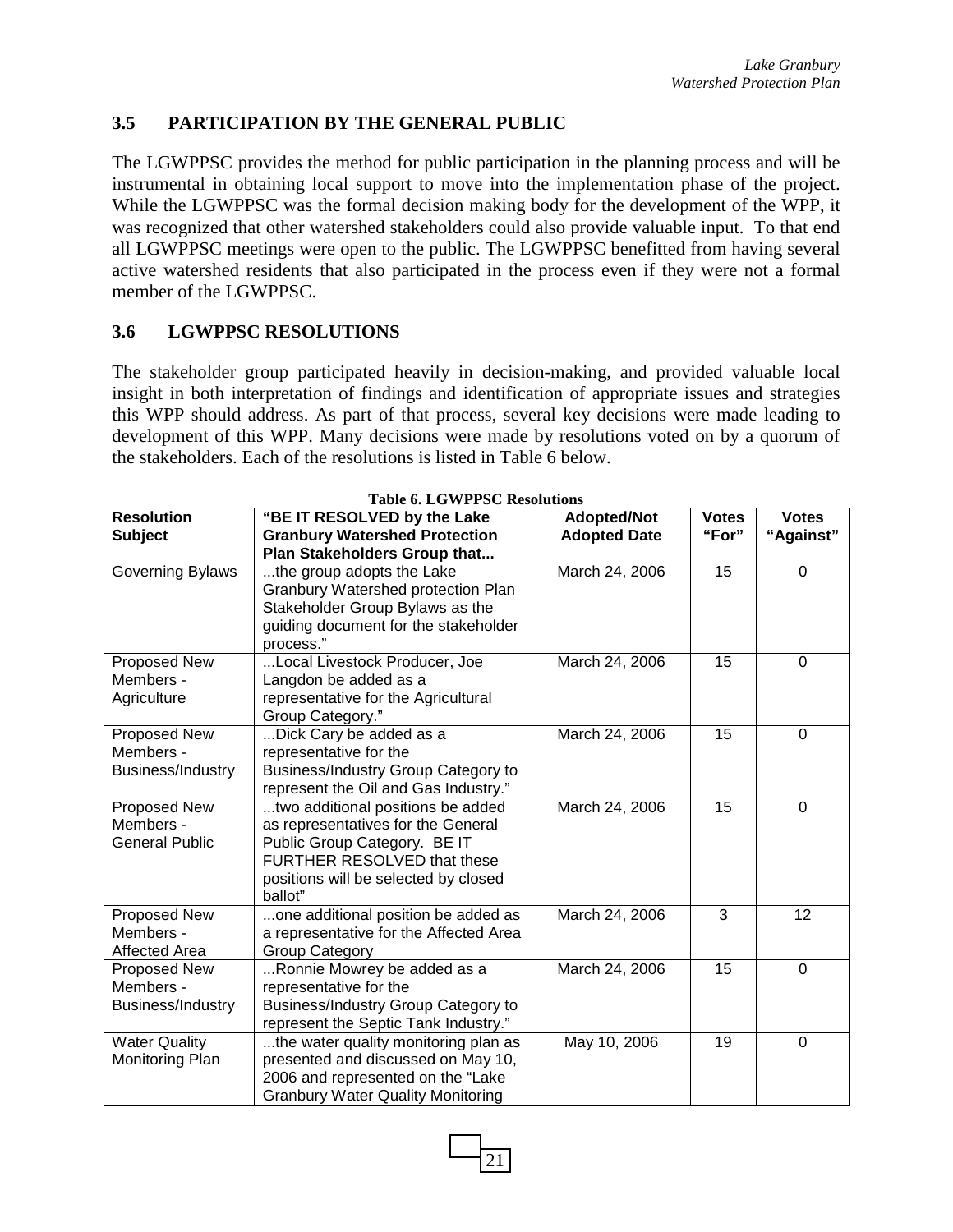| <b>Resolution</b><br><b>Subject</b>                                                            | "BE IT RESOLVED by the Lake<br><b>Granbury Watershed Protection</b>                                                                                                                                                                                                                                                                                                                                                                                                                                                                                                                                  | <b>Adopted/Not</b><br><b>Adopted Date</b> | <b>Votes</b><br>"For" | <b>Votes</b><br>"Against" |
|------------------------------------------------------------------------------------------------|------------------------------------------------------------------------------------------------------------------------------------------------------------------------------------------------------------------------------------------------------------------------------------------------------------------------------------------------------------------------------------------------------------------------------------------------------------------------------------------------------------------------------------------------------------------------------------------------------|-------------------------------------------|-----------------------|---------------------------|
|                                                                                                | Plan Stakeholders Group that<br>Sites" Map be implemented by the<br>Brazos River Authority on September<br>1, 2006."                                                                                                                                                                                                                                                                                                                                                                                                                                                                                 |                                           |                       |                           |
| Proposed New<br>Members -<br>Remaining<br>Position                                             | the unfilled position remain open."                                                                                                                                                                                                                                                                                                                                                                                                                                                                                                                                                                  | May 10, 2006                              | 19                    | 0                         |
| <b>Bacterial Source</b><br>Tracking and<br>Representative to<br><b>State BST Task</b><br>Force | the Bacterial Source Tracking<br>Scope of Work as presented and<br>discussed on February 13, 2007 be<br>implemented by the Brazos River<br>Authority upon contract execution<br>between the Brazos River Authority<br>and El Paso Agricultural Research<br>and Extension Center and Texas<br><b>Commission on Environmental</b><br>Quality approval of the Quality<br>Assurance Project Plan. BE IT<br>FURTHER RESOLVED Watershed<br>Coordinator will serve as<br>Stakeholders Group Representative<br>to the State led Task Force on using<br>Modeling and Bacterial Source<br>Tracking for TMDLs." | September 28, 2006                        | 22                    | $\mathbf 0$               |
| Stakeholder<br>Attendance Issue                                                                | the Sierra Club be removed as the<br>representative for the Environmental<br>and Conservation Group Category.<br>BE IT FURTHER RESOLVED that<br>the Hood County Chapter of the<br><b>Brazos River Conservation Coalition</b><br>be added as the representative for<br>the Environmental and Conservation<br>Group Category.""                                                                                                                                                                                                                                                                        | February 13, 2007                         | 18                    | 0                         |
| <b>Bylaw Amendment</b>                                                                         | the amendment Article IV of the<br>Lake Granbury Watershed Protection<br>Plan Stakeholders Group Bylaws as<br>presented and discussed on<br>September 28, 2006 be adopted."                                                                                                                                                                                                                                                                                                                                                                                                                          | February 13, 2007                         | 18                    | $\mathbf 0$               |
| <b>Bacterial Source</b><br>Tracking                                                            | the Bacterial Source Tracking<br>Scope of Work as presented and<br>discussed on February 13, 2007 be<br>implemented by the Brazos River<br>Authority upon contract execution<br>between the Brazos River Authority<br>and El Paso Agricultural Research<br>and Extension Center and Texas<br><b>Commission on Environmental</b><br>Quality approval of the Quality<br>Assurance Project Plan."                                                                                                                                                                                                       | February 13, 2007                         | 19                    | $\Omega$                  |
| Land Use Analysis                                                                              | the land use analysis as presented<br>on discussed on May 10, 2006,<br>September 28, 2006 and February                                                                                                                                                                                                                                                                                                                                                                                                                                                                                               | February 13, 2007                         | 20                    | 0                         |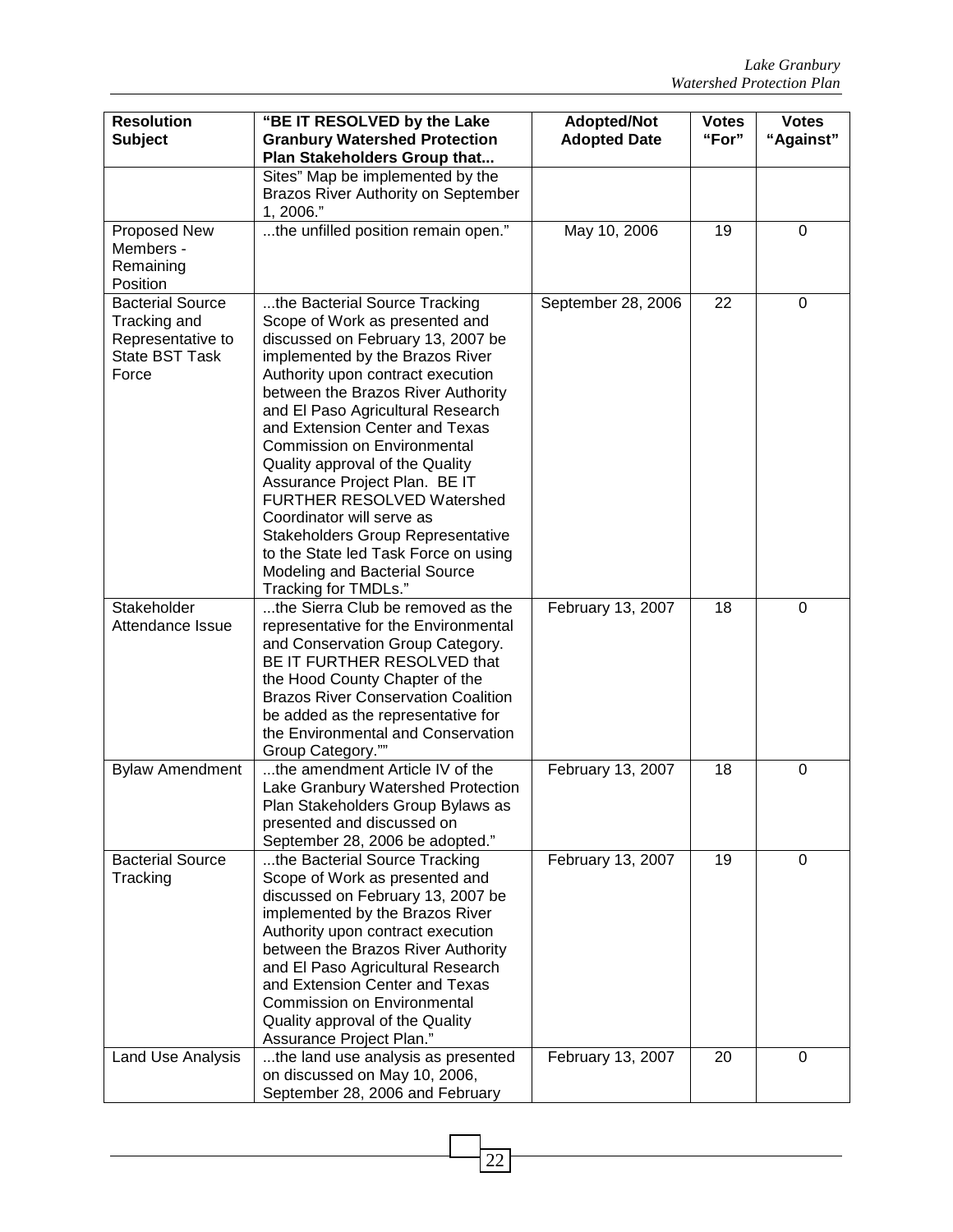| <b>Resolution</b><br><b>Subject</b> | "BE IT RESOLVED by the Lake<br><b>Granbury Watershed Protection</b>    | <b>Adopted/Not</b><br><b>Adopted Date</b> | <b>Votes</b><br>"For" | <b>Votes</b><br>"Against" |
|-------------------------------------|------------------------------------------------------------------------|-------------------------------------------|-----------------------|---------------------------|
|                                     | Plan Stakeholders Group that                                           |                                           |                       |                           |
|                                     | 13, 2007 are acceptable to the                                         |                                           |                       |                           |
|                                     | Stakeholders Group and no                                              |                                           |                       |                           |
|                                     | additional analyses will be performed                                  |                                           |                       |                           |
|                                     | until 2007 NCTCOG aerial                                               |                                           |                       |                           |
|                                     | photography is available."                                             |                                           |                       |                           |
| <b>Water Fowl Survey</b>            | the Water Fowl Survey as                                               | February 13, 2007                         | 20                    | $\mathbf 0$               |
|                                     | presented and discussed on                                             |                                           |                       |                           |
|                                     | February 13, 2007 be implemented                                       |                                           |                       |                           |
|                                     | by the Brazos River Authority in                                       |                                           |                       |                           |
|                                     | February 2007."                                                        |                                           |                       |                           |
| <b>Stakeholder Goals</b>            | the preliminary goals as discussed                                     | May 22, 2007                              | 16                    | 0                         |
|                                     | on May 22, 2007 and represented on                                     |                                           |                       |                           |
|                                     | slide number 8 are approved as                                         |                                           |                       |                           |
|                                     | written."                                                              |                                           |                       |                           |
| Modeling                            | the modeling approach as                                               | May 22, 2007                              | 17                    | 0                         |
| Approach                            | presented and discussed on May 22,                                     |                                           |                       |                           |
|                                     | 2007 is acceptable to the                                              |                                           |                       |                           |
|                                     | Stakeholders Group."<br>the literature value to be used for            |                                           |                       |                           |
| <b>Water Quality</b>                |                                                                        | February 20, 2008                         | 19                    | 0                         |
| Modeling -<br>Literature Value to   | Urban Runoff in the Lake Granbury<br>WPP Water Quality Model be 16,048 |                                           |                       |                           |
| be Used for Urban                   | MPN/100 mL based on a mean of                                          |                                           |                       |                           |
| Runoff                              | City of Austin, Corpus Christi and                                     |                                           |                       |                           |
|                                     | Galveston Bay urban runoff data."                                      |                                           |                       |                           |
| <b>Water Quality</b>                | the literature value to be used for                                    | February 20, 2008                         | 19                    | $\overline{0}$            |
| Modeling -                          | Raw Sewage in the Lake Granbury                                        |                                           |                       |                           |
| Literature Value to                 | WPP Water Quality Model be                                             |                                           |                       |                           |
| be Used for Raw                     | 550,000 MPN/100mL based on Raw                                         |                                           |                       |                           |
| Sewage                              | Sewage from Georgia (Kuntz, 2003)."                                    |                                           |                       |                           |
| <b>Water Quality</b>                | the literature value to be used for                                    | February 20, 2008                         | 19                    | 0                         |
| Modeling -                          | wastewater generation from a single                                    |                                           |                       |                           |
| Literature Value to                 | residence in the Lake Granbury WPP                                     |                                           |                       |                           |
| be Used for                         | Water Quality Model be 200                                             |                                           |                       |                           |
| Wastewater                          | gallons/day based on TCEQ                                              |                                           |                       |                           |
| Generation from a                   | recommended values."                                                   |                                           |                       |                           |
| Single Residence                    |                                                                        |                                           |                       |                           |
| <b>Water Quality</b>                | the ratio to be used to relate fecal                                   | February 20, 2008                         | 19                    | 0                         |
| Modeling - Fecal                    | coliform to E. coli in the Lake                                        |                                           |                       |                           |
| Coliform to E. coli                 | <b>Granbury WPP Water Quality Model</b>                                |                                           |                       |                           |
| Ratio                               | be 1:0.7 based on BRA Generated                                        |                                           |                       |                           |
|                                     | Data from Lake Granbury."                                              |                                           |                       |                           |
| <b>Water Quality</b>                | the literature value to be used for                                    | February 20, 2008                         | 19                    | $\Omega$                  |
| Modeling -                          | bacteria decay rates in the Lake                                       |                                           |                       |                           |
| Literature Value to                 | <b>Granbury WPP Water Quality Model</b>                                |                                           |                       |                           |
| be Used for                         | be 0.2/day based on 2001 EPA                                           |                                           |                       |                           |
| Bacteria Decay<br>Rates             | study."                                                                |                                           |                       |                           |
| <b>Water Quality</b>                | the random sampling performed on                                       | February 20, 2008                         | 16                    | 0                         |
| Modeling -                          | wastewater treatment facilities is                                     |                                           |                       |                           |
| Random Sampling                     | acceptable to the Stakeholders                                         |                                           |                       |                           |
| of Wastewater                       | Group and no additional monitoring                                     |                                           |                       |                           |
| Treatment                           | will be performed."                                                    |                                           |                       |                           |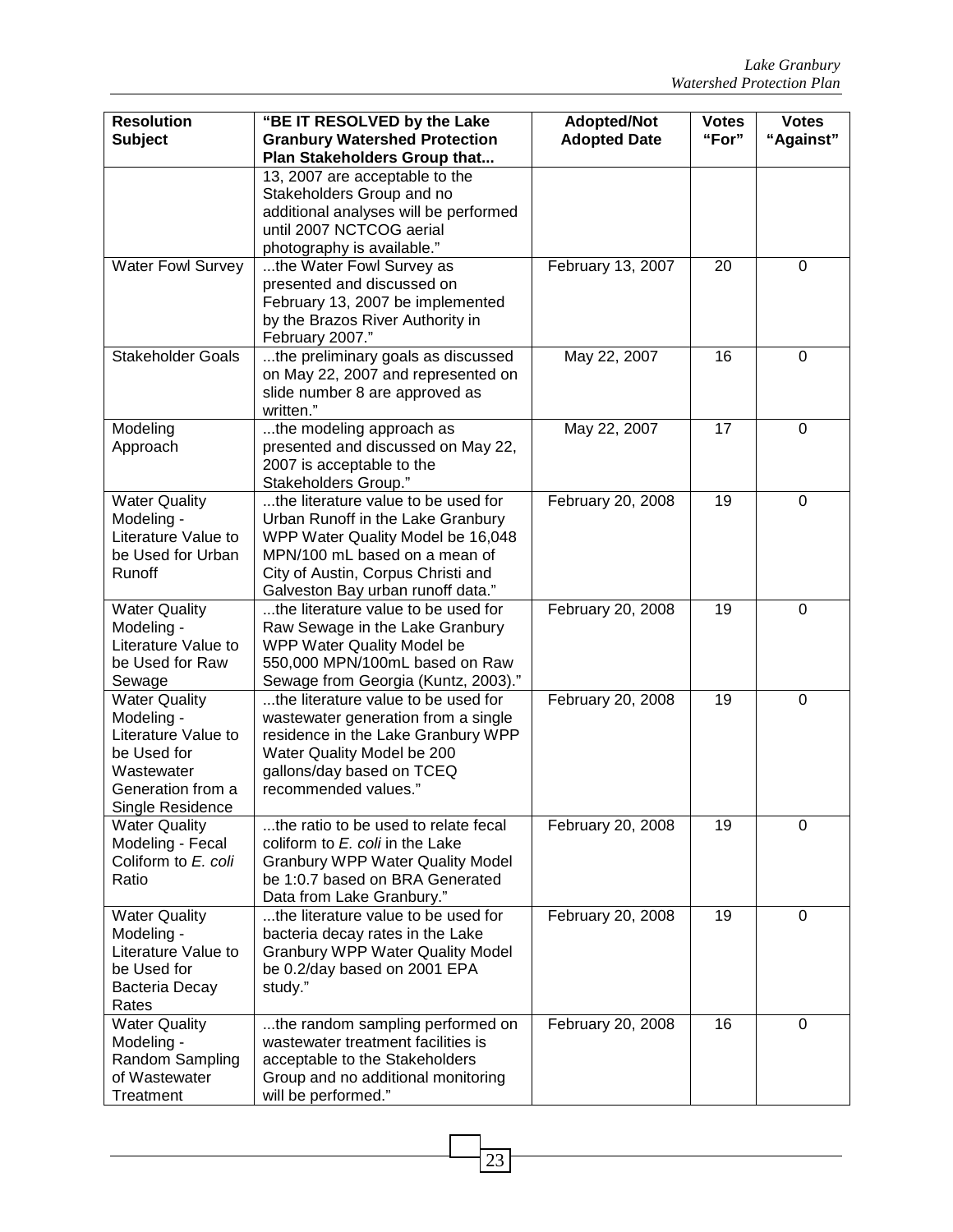| <b>Resolution</b><br><b>Subject</b>                                                 | "BE IT RESOLVED by the Lake<br><b>Granbury Watershed Protection</b><br>Plan Stakeholders Group that                                                                                                                                                                                                                                                                                                                                                                                                                                                                                   | <b>Adopted/Not</b><br><b>Adopted Date</b> | <b>Votes</b><br>"For" | <b>Votes</b><br>"Against" |
|-------------------------------------------------------------------------------------|---------------------------------------------------------------------------------------------------------------------------------------------------------------------------------------------------------------------------------------------------------------------------------------------------------------------------------------------------------------------------------------------------------------------------------------------------------------------------------------------------------------------------------------------------------------------------------------|-------------------------------------------|-----------------------|---------------------------|
| Facilities                                                                          |                                                                                                                                                                                                                                                                                                                                                                                                                                                                                                                                                                                       |                                           |                       |                           |
| Stakeholder<br>Membership<br><b>Issues - Economic</b><br>Development<br>Corporation | the Granbury/Hood County<br><b>Economic Development Corporation</b><br>be removed as a representative for<br>the Business/Industry Group<br>category."                                                                                                                                                                                                                                                                                                                                                                                                                                | August 7, 2008                            | 21                    | 0                         |
| Land Use Study -<br>Final                                                           | the land use analysis as presented<br>and discussed on August 7, 2008 are<br>acceptable to the Stakeholder's<br>Group. BE IT FURTHER<br>RESOLVED that no additional land<br>use analyses will be performed, and<br>BE IT FURTHER RESOLVED that<br>the draft Source Identification<br>Chapter will be revised to reflect<br>changes in land use from 2003<br>values to 2007 values."                                                                                                                                                                                                   | August 7, 2008                            | 21                    | $\mathbf 0$               |
| Source<br>Prioritization                                                            | the area source priorities selected<br>and discussed on January 22, 2009<br>be used for BMP investigation and<br>analysis."                                                                                                                                                                                                                                                                                                                                                                                                                                                           | January 22, 2009                          | 20                    | $\mathbf 0$               |
| Source<br>Prioritization                                                            | the average age per on-site<br>sewage facility (OSSF) used for<br>developing Life Cycle Costs be 20<br>years."                                                                                                                                                                                                                                                                                                                                                                                                                                                                        | August 18, 2009                           | 17                    | $\mathbf 0$               |
| Number of Lots                                                                      | the number of lots per subdivision<br>used for developing the Annual Cost<br>Index be calculated at: lots for<br>Oak Trail Shores, 629 lots for Sky<br>Harbor, 236 lots for Indian Harbor,<br>lots for Arrowhead Shores."<br>and                                                                                                                                                                                                                                                                                                                                                      | September 3, 2009                         | 17                    | $\mathbf 0$               |
| Matrix Ranking or<br>Sorting                                                        | the method for evaluating<br>management measures be sorting<br>measures by order of importance of<br>selection criteria, with the order of<br>sorting being bacteria, cost index<br>then time to implement."                                                                                                                                                                                                                                                                                                                                                                          | September 3, 2009                         | 16                    | $\pmb{0}$                 |
| Eliminated<br>Management<br><b>Measures</b>                                         | Bacteria Management Measures<br>the group no longer want to pursue<br>as options for inclusion in the Lake<br><b>Granbury Watershed Protection Plan</b><br>are, by area: Rolling Hills Shores -<br>Septic system replacement along the<br>cove; Oak trail Shores - Cove<br>dynamics-fill, Cove dynamics-partial<br>fill; Nassau Bay II - Local centralized<br>wastewater treatment (independent),<br>Local centralized wastewater<br>treatment (aggregate); Port Ridglea<br>East - Local centralized wastewater<br>treatment (independent), Local<br>centralized wastewater treatment | September 3, 2009                         | 16                    | 0                         |